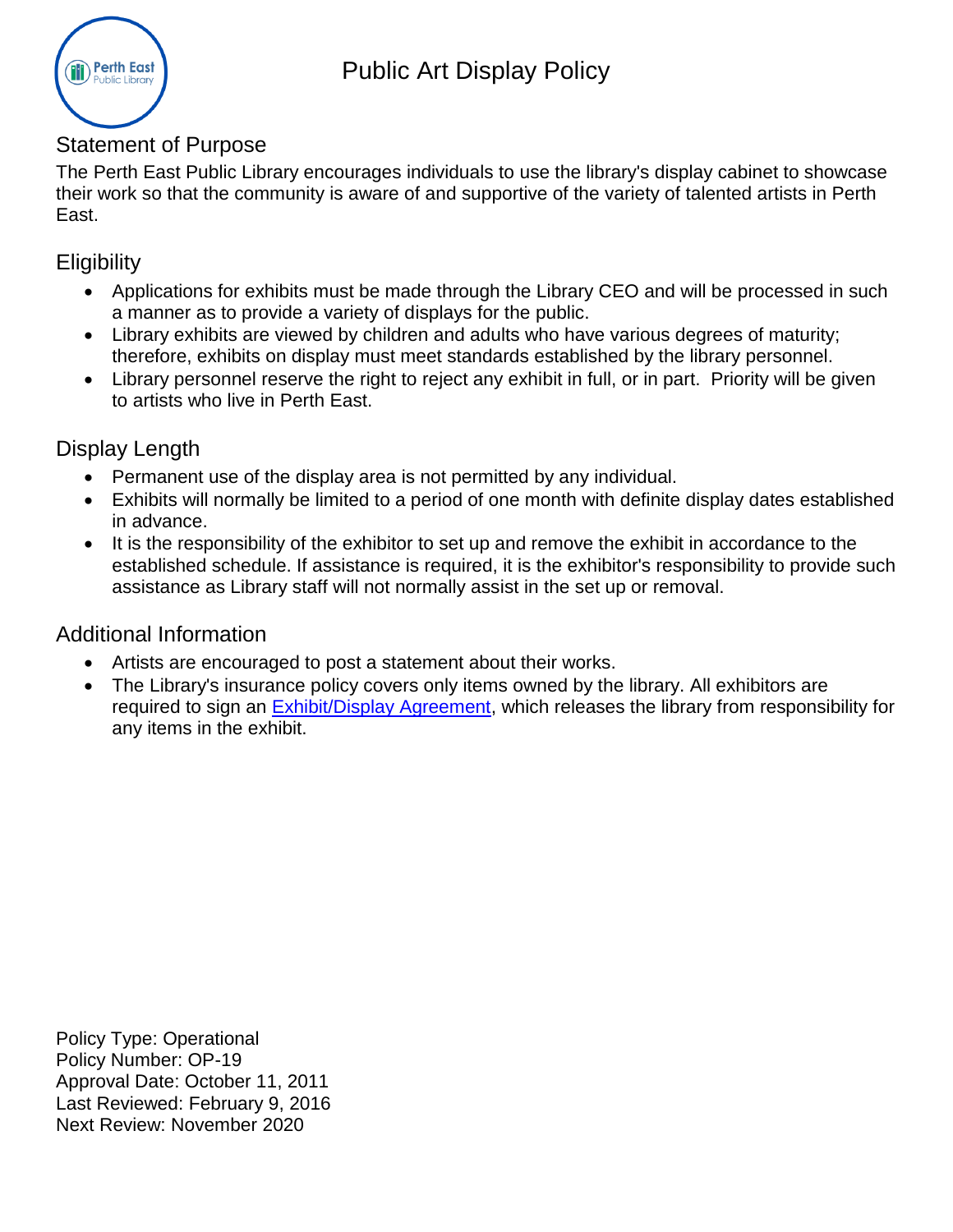

<span id="page-1-0"></span>

| Name of Artist                   |  |
|----------------------------------|--|
| <b>Address</b>                   |  |
| Phone                            |  |
| Month Artwork is to be displayed |  |
| Type of Artwork to be displayed  |  |

**Considerations** 

- The artwork to be displayed must be approved by the Library CEO. Permission for display may be rejected if the artwork is of questionable nature.
- Artwork will be displayed for a one month period of time. Displays are to be removed on the agreed upon date.
- All displays are to be set up and taken down by the artist. If assistance is required, it is the responsibility of the artist to make arrangements for assistance. The library is not responsible for any damage done to the artwork.
- The display cabinet is kept locked at all times and will only be opened by Library Staff.
- The method of displaying the artwork must be approved by the Library CEO such that the display cabinet is not damaged in any way.

Policy Type: Operational Policy Number: OP-19 Approval Date: October 11, 2011 Last Reviewed: February 9, 2016 Next Review: November 2020